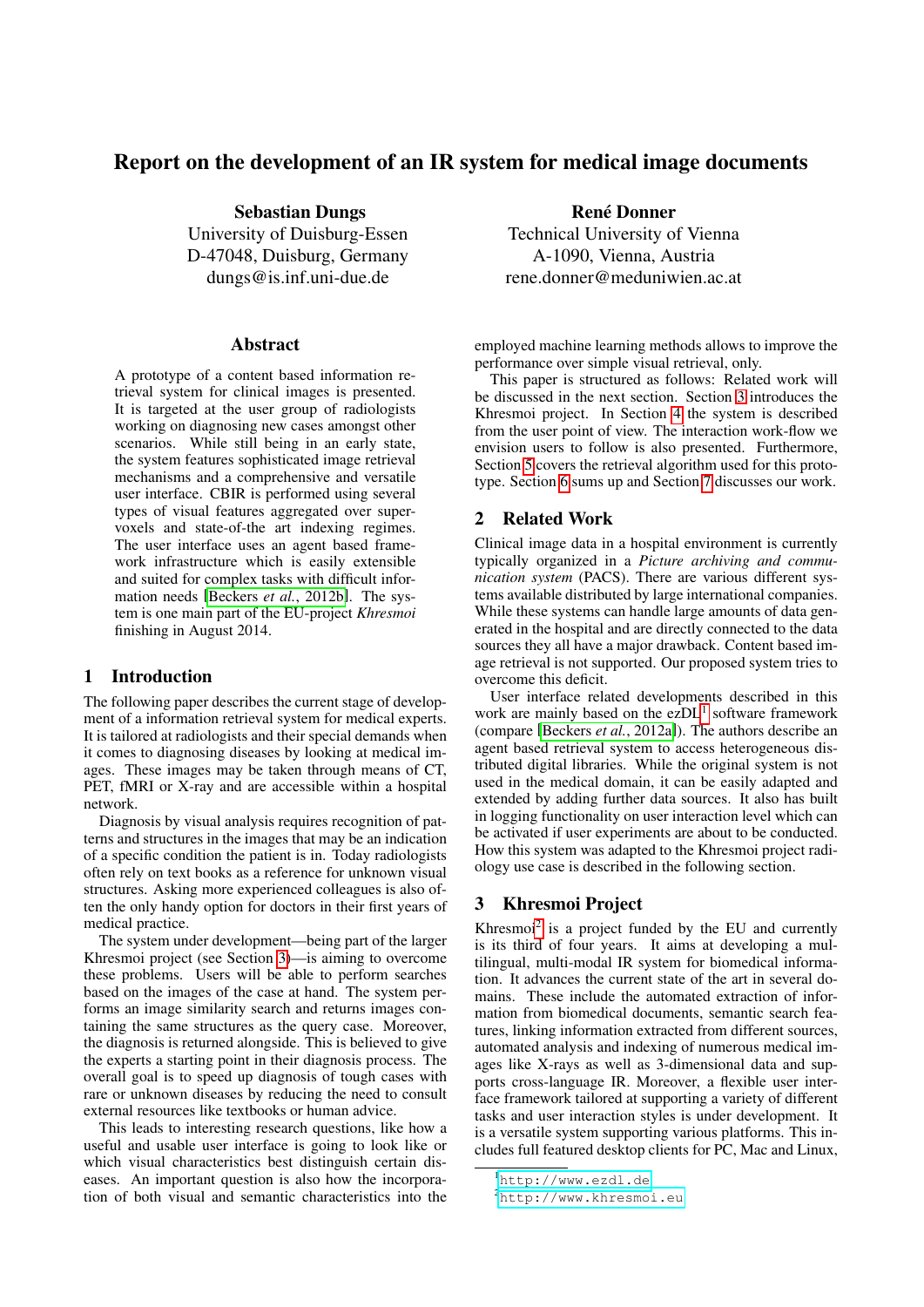a browser based version for high flexibility and an Android app for mobile use. All clients share a common brand identity allowing for an easy transition between them.

The project has different use cases each targeted at a special user group. All user groups have different needs which are also addressed by the aforementioned variety of user interface versions, each featuring different tools suited for the most common tasks of the user group. One of these user groups in the field of medical professionals consists of radiologists. A adapted version of the desktop client interface (see Figure [1\)](#page-2-0) is under development. A prototype of this interface as a well as the underlying retrieval mechanism also referred to as *Khresmoi for radiologists*—will be explained in the following section.

#### <span id="page-1-0"></span>4 Work-flow description

As mentioned in Section [1](#page-0-3) one distinct use case for the Khresmoi project is the radiology department in a hospital environment. There it will be used in the process of writing diagnoses based on visual analytics of images of various modalities. Therefore, Khresmoi for radiologists will be connected to a hospital database like a PACS system. This database also provides the basis for case retrieval. The work-flow we envision is as follows:

First a radiologist selects the case in question by means of a tabular *index perspective*. It gives basic information about all cases, like imaging technique used or patient demographics. The table can be sorted and filtered to allow a quick search. Users can request additional data about any case by clicking on it. This will load the report about that case, if any exists, as well as the actual image data. Because the system will be deployed within the hospital network, the transfer time of these potentially large files is expected to remain reasonable. If a user decides to query the system with a specific case she is able to narrow down the search by marking one or more regions in the image data as relevant. How this information is used in the retrieval process is explained in Section [5.](#page-1-1) In the prototype's current state of development marking regions of interest is based on rectangular areas that can be selected in the two dimensional images.

Results will be presented in a list of result items. Every item consists of a representative preview thumbnail of the image as well as basic meta data. These include patient age and gender, the image acquisition date and a short version of the report along with pathology tags. The default sorting is relevance based, while the results can also be sorted by acquisition date in both orders. Users are able to group the result set according to case meta data values. For instance one might be interested in cases that correspond to a certain disease. All matching cases can be highlighted within the result set or it can be filtered showing only matching cases. Radiologists can retrieve the actual image data and the report for any case by clicking on a result item in the list. It will then be shown in the central part of the interface or in a separate window. All cases can be stored in a tray or basket and will on demand be saved permanently for easy access in the future.

Further information on the actual retrieval process and the novel technological aspects our system are described in the following section.

## <span id="page-1-1"></span>5 CBIR

The content based image retrieval part of the described system is developed and located at the Medical University Vienna, with the CIR lab. The system includes the capability for the data management and storage of very large medical volume datasets and employs state of the art computer vision techniques to analyze and index the data. The indexed data as well and the indexing service is made available to the Khresmoi framework through a private API. The data set used in the index is a collection of 3876 3D-CTs and MRs extracted from the PACS of the General Hospital Vienna / MUW. The CTs and MRs originate from all different scanners present at the department of radiology.

Processing data flow The data is transferred from the hospital's PACS to an internal data base system, after detailed anonymization of all data and meta-data. Subsequently each volume is processed, its visual features computed, and these features are added to the index. The entire data analysis is formulated as a map-reduce graph, wherein each node in the graph can store its results on disc. The inter-dependencies of the nodes are automatically exploited such that adding a new volume to the data store only triggers the computation of the minimally required subset of nodes in the graph to ensure a valid index. This approach also implicitly provides the ability to run the computations in parallel on a compute cluster, and implicit robustness to errors in the node's computations or machine failures.

Computer vision methodology The main components of the computer vision processing pipeline include the correct orientation of the volume in regards to a reference atlas, the registration to this atlas, the computation of supervoxels and several visual features per super-voxel and finally the computation of the index. The orientation of the volumes as delivered from the PACS can be arbitrary, but is defined by the volume's headers. A simple but important aligning step ensures that the volume has the same orientation as the atlas. The atlas itself consists of one wholebody CT scan. After the orientation, alignment and affine registration is performed between the volume and the atlas. This estimates the translation, rotation and scaling parameters necessary to best align the volume to the atlas. Subsequently, a non-rigid registration estimates the complex non-linear deformation necessary to obtain a correct voxel-by-voxel alignment between the volume and the atlas. The voxels of the aligned volume are divided into nonoverlapping parts, i.e. so-called super-voxels. This commonly employed computer vision technique aims to extract regions which are maximally homogeneous within each region and maximally distinct between adjacent regions. The number of super-voxels is set to be three to four orders of magnitude lower than the number of voxels, greatly speeding up the feature computation and indexing, while loosing very little information which would be relevant to the task of retrieving similar regions in the volumes. We employ an adapted variant of SLIC super-voxels incorporating the monogenic signal, which allow for smoother and more regular super-voxels. For each super-voxel a set of wellestablished visual features is computed, namely gray-level co-occurrence matrices with Haralick-features (as for example employed in [\[Valentinitsch](#page-3-4) *et al.*, 2013]) and Haarlike wavelets as described in [\[Donner](#page-3-5) *et al.*, 2010], as well as Bags-of-Visual words of Local Binary Patters (LPB) and gray-level histograms. The framework is not limited to these visual features, and the best set of features for each retrieval scenario can be found through a cross-validation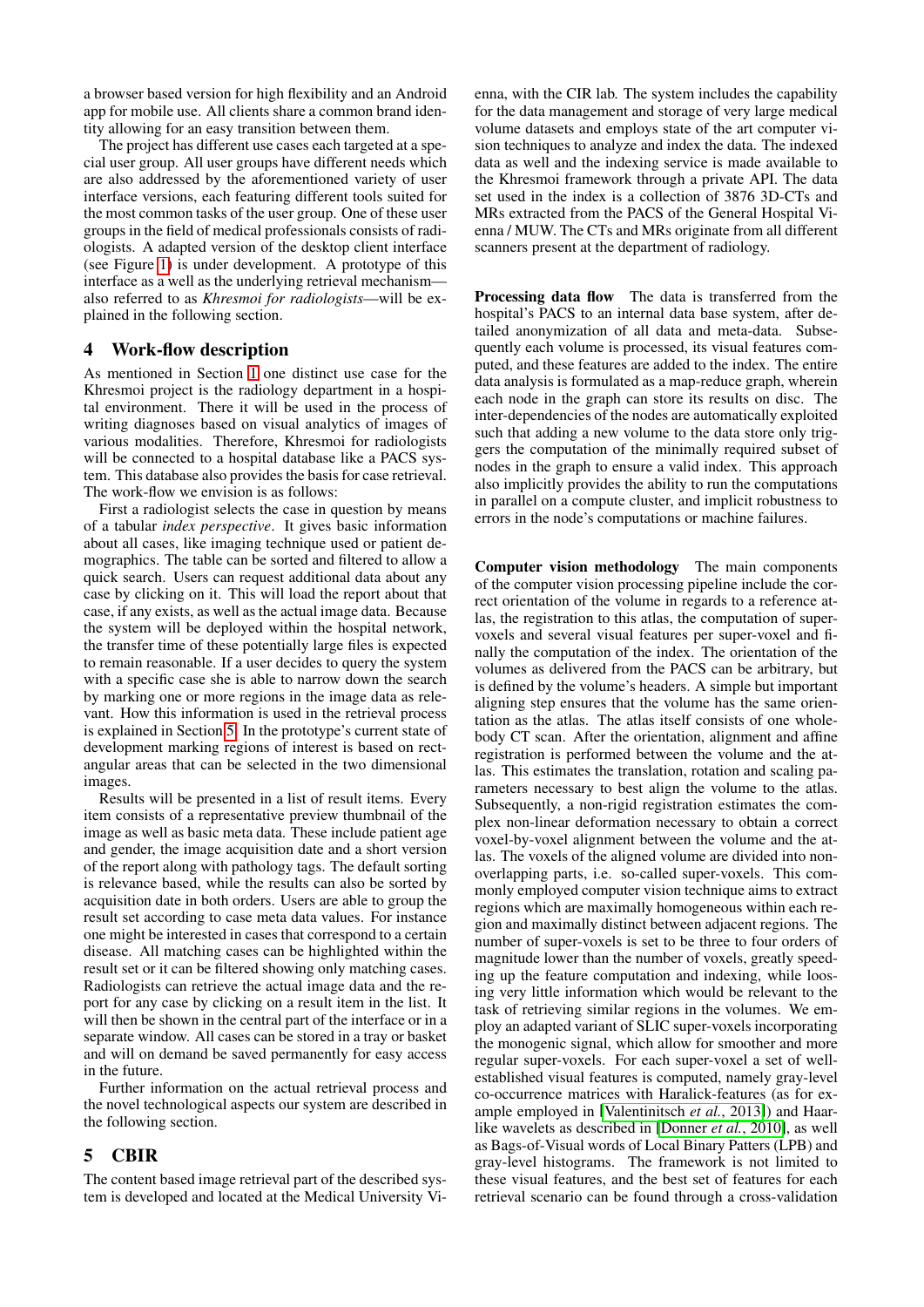<span id="page-2-0"></span>

Figure 1: Screen shot of the current user interface prototype